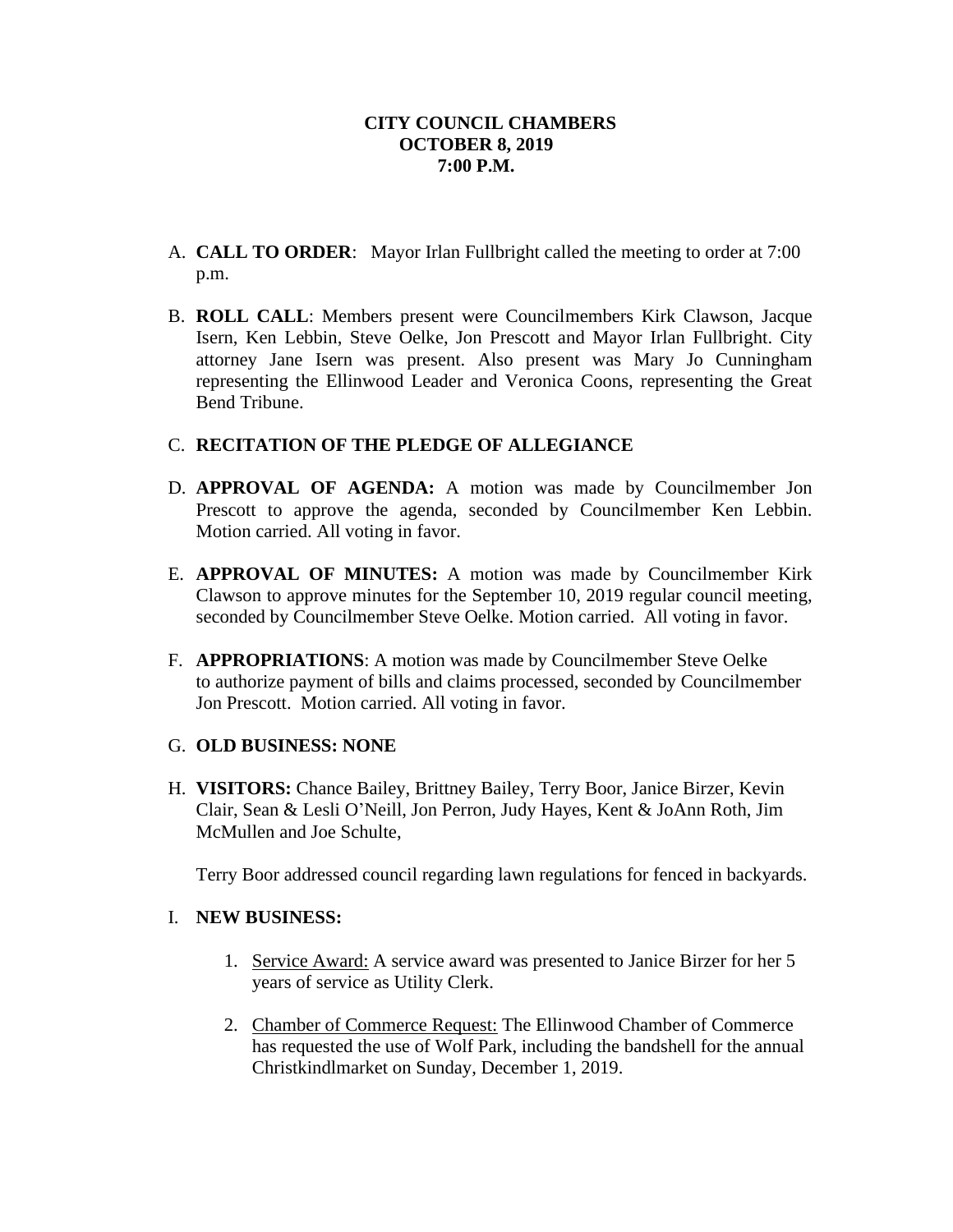A motion was made by Councilmember Jon Prescott to allow the Ellinwood Chamber of Commerce to utilize Wolf Park, including the bandshell for the Christkindlmarket on Sunday December 1, 2019, seconded by Councilmember Jacque Isern. Motion carried. All voting in favor.

- 3. City Park Restroom Facilities: Presented to council was a letter from Ellinwood resident Jo Ann Roth requesting council to consider making some improvements to the restroom facilities at the City Park and providing 24/7, 365 days a year access. Ms Roth explained that grant funds from various agencies would be available to assist with restroom upgrades. Staff reported the park restrooms were allowed to remain open all year, a few years ago and the cost of heating the restrooms was not cost effective for the amount of use. Staff explained the park restrooms have been maintained with new doors installed and bathroom fixtures replaced in the last six years and the facilities have fulfilled their intended use. The issue was tabled at this time but could be reviewed upon receiving additional information.
- 4. Zoning Ordinance for Fence Regulations: Presented to council for review were 3 ordinances which would amend a portion of the recently adopted zoning ordinance. The Planning Commission met several weeks ago and discussed in detail fence regulations of the newly adopted zoning ordinance. The Planning Commission suggested the following changes to the zoning ordinance:
	- No fence shall be constructed directly over and parallel to an existing utility easement, however a fence may cross perpendicular to a utility easement or may run parallel along the edge of a utility easement.

A motion was made by Councilmember Jon Prescott to adopt Ordinance 2019-12 which would amend Ordinance 2019-11 Article XXI, Section 2, Fences 11, seconded by Councilmember Jacque Isern. Motion carried. All voting in favor.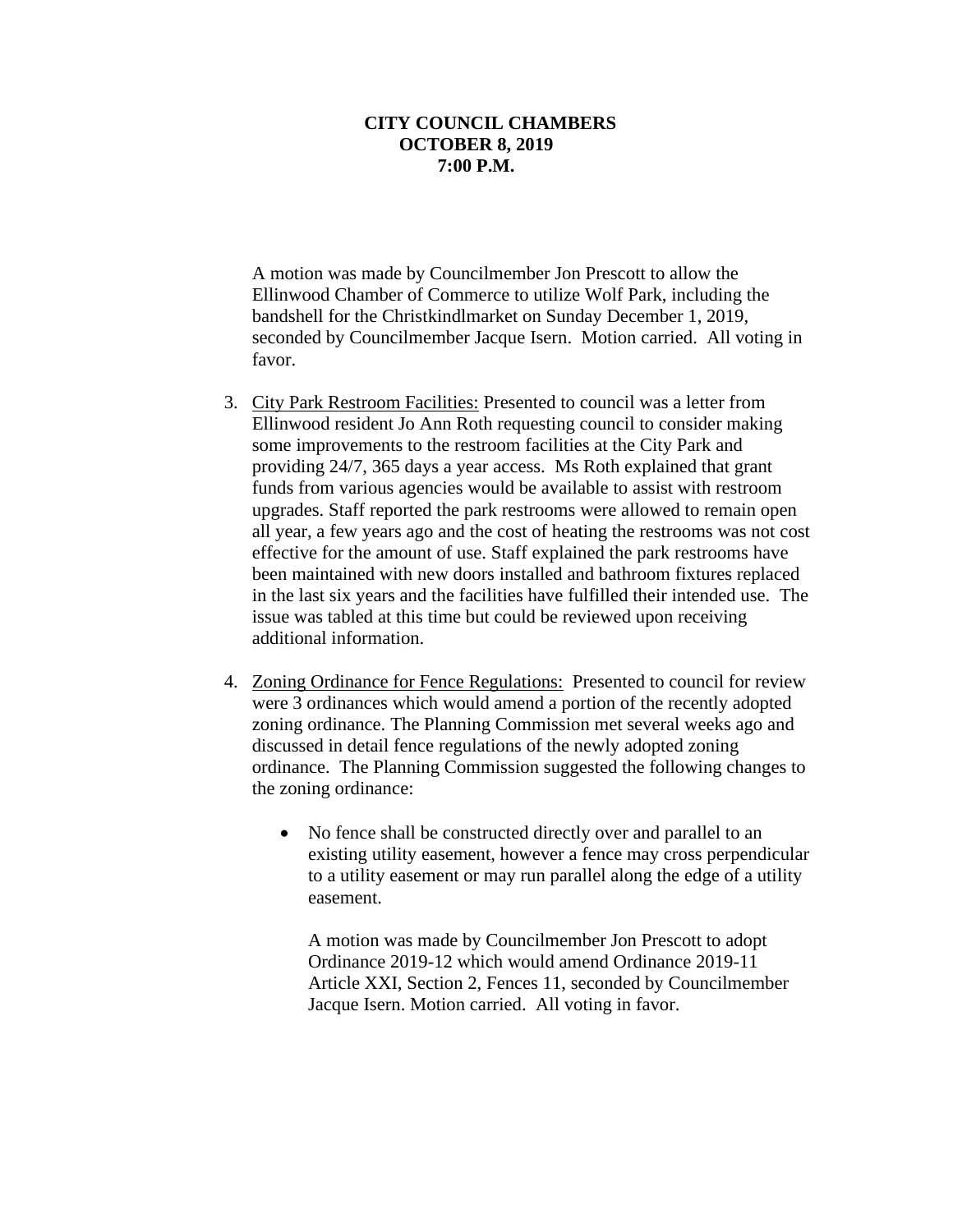Side and rear yard fences may be placed on the property line provided the adjoining property owner gives written approval.

A motion was made by Councilmember Ken Lebbin to adopt Ordinance 2019-13 which would amend Ordinance 2019-11 Article XXI, Section 1, Fences 1(e), seconded by Councilmember Steve Oelke. Motion carried. All voting in favor.

• Where a lot is located at the intersection of two (2) or more streets, there shall be a front yard on each street side of a corner lot. Any fences erected on such a lot shall comply with the building requirements for a front yard fence as set forth in Section 2, Fences 1a. However, if the back lot line abuts a reverse corner lot, a fence may be erected on the yard, that is not the legal address at the time the fence is erected, at a height of 6 feet but said fence shall not extend beyond the property line or more than 20 feet from the corner of the house, whichever is shorter, and shall not extend beyond the front of the house. The term "corner of the house" does not include front and rear porches of a house. Under no circumstances shall the fence protrude into the site triangle.

Councilmember Ken Lebbin expressed concern with adopting this ordinance and suggested leaving the ordinance as is and require residents to apply for a variance request which would allow neighbors an opportunity to provide input on the request.

After much discussion, a motion was made by Councilmember Kirk Clawson to adopt Ordinance 2019-14 which would amend Ordinance 2019-11 Article XXI, Section 2, Fences 14, with a change related to the height of the fence from 6 feet to "not to exceed a height of 6 feet", seconded by Councilmember Jon Prescott. Motion carried. Councilmember Kirk Clawson, Jacque Isern, Steve Oelke and Jon Prescott voting aye and Councilmember Ken Lebbin voting nay.

5. Planning Commission Appointment: Staff has received the resignation of Guy Ernsting from the Planning Commission after 30 years of service. His position is one of two that are required to be filled by someone who lives outside the city limits but within the one-mile area along our city limits that is regulated by our zoning ordinance.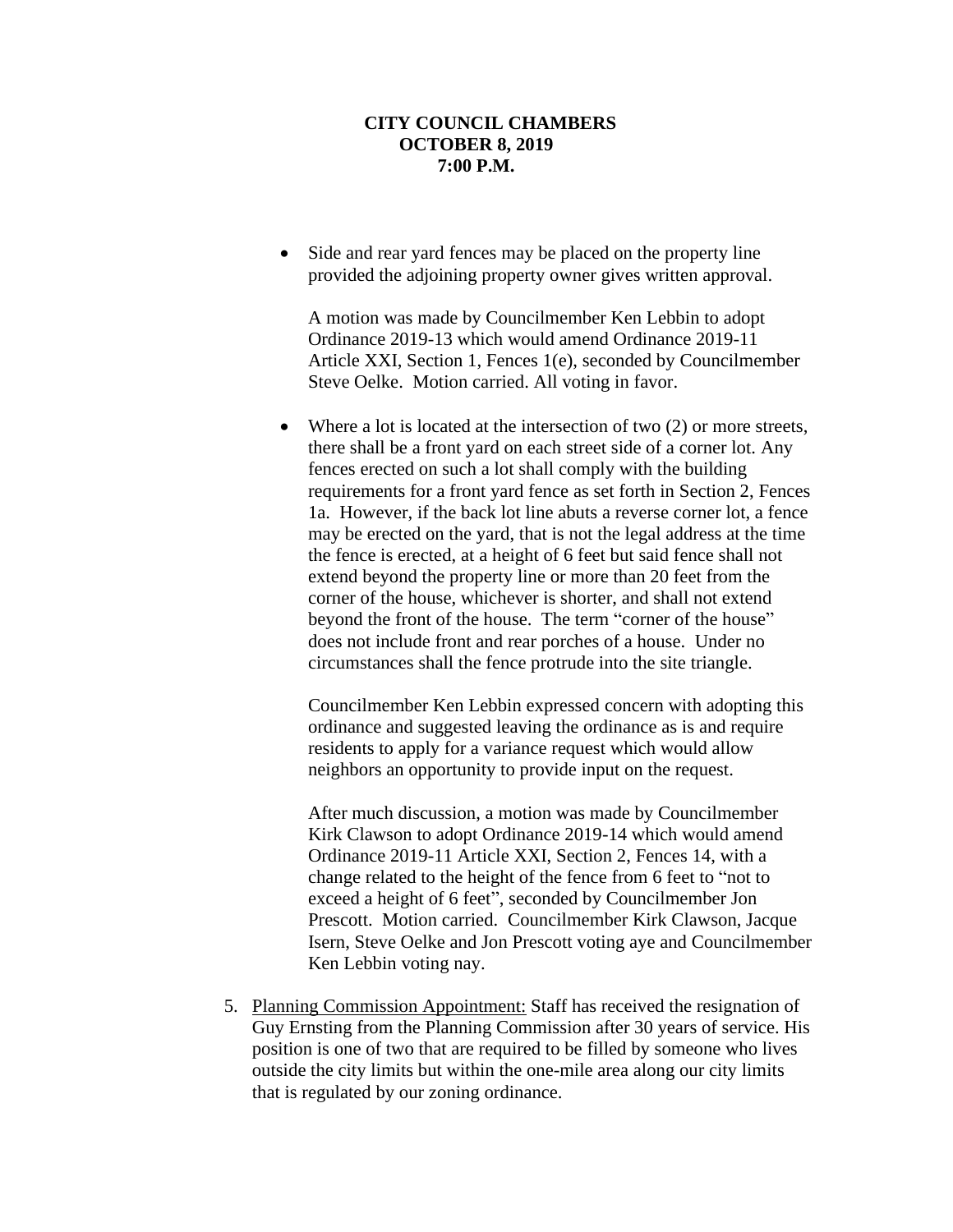Mayor Irlan Fullbright recommended the appointment of Kent Blakeslee to fill the position vacated by Guy Ernsting. A motion was made by Councilmember Ken Lebbin to approve the appointment of Kent Blakeslee to the Planning Commission, seconded by Councilmember Kirk Clawson. Motion carried. All voting in favor.

6. Adopt Updated Cafeteria Plan Document: The City currently has a Premium Only Plan (POP) Cafeteria Plan that is administered by TASC, a third-party administrator. At the September  $10<sup>th</sup>$  meeting, council approved adding a Healthcare FSA and Dependent Care FSA benefit to the cafeteria plan package. It is recommended by TASC to approve and adopt the Plan Document annually at renewal to ensure the document contains the most current regulations and plan eligibility or benefit changes. Presented to council was the updated Plan Document which included the addition of the two benefits noted above, which would allow employees the opportunity to deduct their share of medical expenses and daycare expenses, as well as their share of medical and supplemental insurance premiums on a pre-tax basis.

A motion was made by Councilmember Jon Prescott to approve the Plan Document as presented, seconded by Councilmember Jacque Isern. Motion carried. All voting in favor.

7. Fuel Purchase for Power Plant: Staff reported the diesel fuel tank at the power plant holds 20,000 gallons. The tank is currently half full and the last time fuel was purchased was 2014. Staff reported the current price is \$2.29 per gallon and recommended the city purchase a truck load, which is 8000 gallons. The approximate cost would be \$18,000.

A motion was made by Councilmember Steve Oelke to approve the purchase of 8,000 gallons of diesel fuel, seconded by Councilmember Kirk Clawson. Motion carried. All voting in favor.

8. Curb and Gutter Improvements: Staff presented to council a cost estimate from EBH & Associates for some curb and guttering work at the intersection of  $10<sup>th</sup>$  and Kennedy going 180 feet to the west. Staff explained there will be some new construction done soon on a lot next to this intersection and this work would help with drainage and potentially lead into future development of this area. Presented to council was an opinion of probable cost from EBH & Associates for \$44,128, which includes design engineering cost of \$7,000.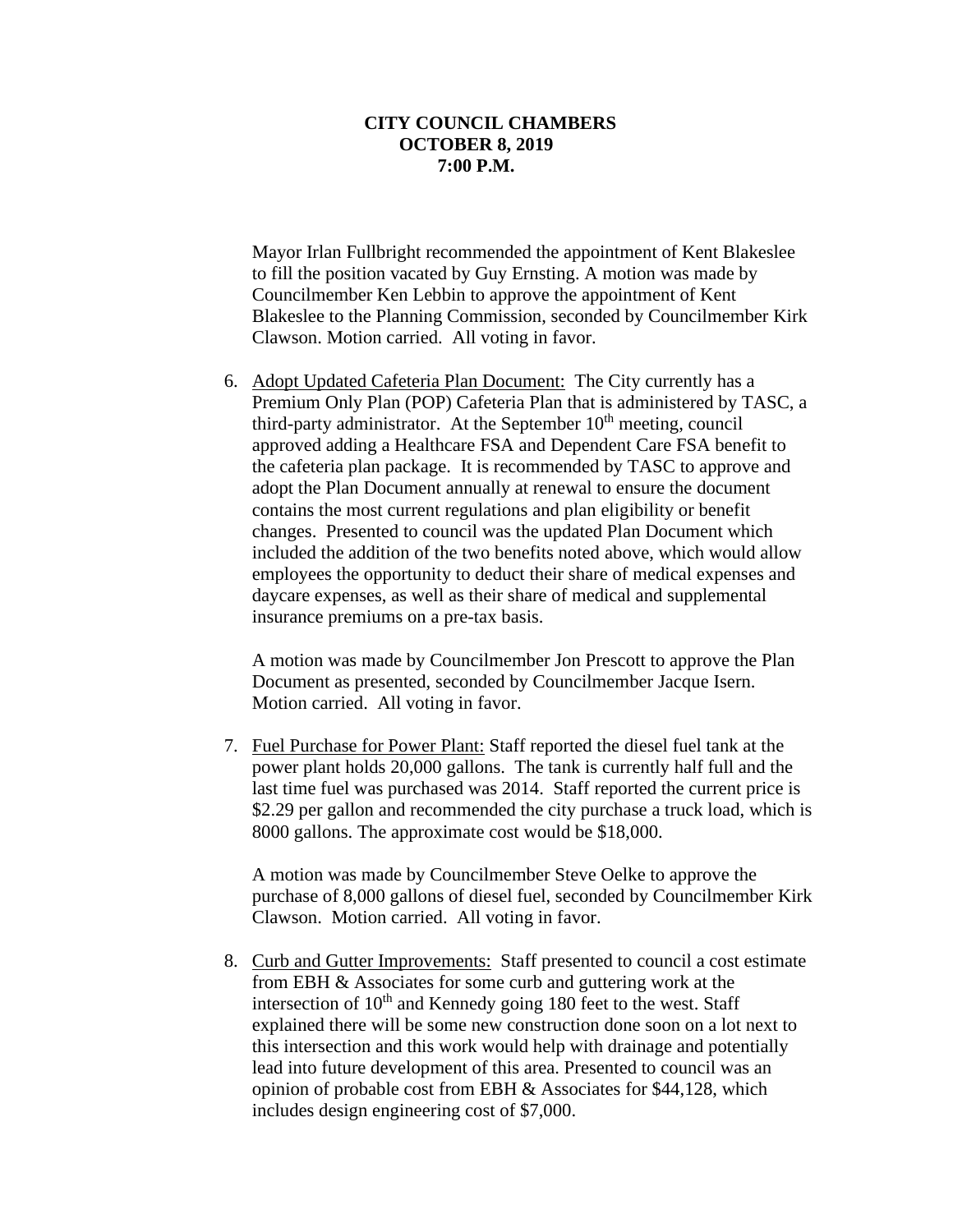A motion was made by Councilmember Ken Lebbin to allow Joel at EBH to work on bid specifications for this project and approve the EBH design engineering fees not to exceed \$7,000, seconded by Councilmember Steve Oelke. Motion carried. All voting in favor.

9. Storm Sewer Cleaning: Staff explained there are several areas in town where it is believed that the storm sewer pipes may be partially clogged. Staff is requesting council to consider approving up to \$5,000 to hire a company to clean the pipes in the affected areas. Staff is recommending Mayer Specialty Services to perform the work.

A motion was made by Councilmember Jon Prescott to approve spending up to \$5,000 to clean clogged storm sewer pipes, seconded by Councilmember Jacque Isern. Motion carried. All voting in favor.

10. Storm Sewer Improvements: Staff explained that EBH engineers have done a rough evaluation of flow capabilities on the storm sewer system that drains rainwater off the east end of streets in the Pohman addition. It was determined that two sections of the system are possibly undersized.

A motion was made by Councilmember Steve Oelke to allow EBH engineers to design possible solutions to this issue on the east end of streets in the Pohlman addition to be reviewed at a future meeting, seconded by Councilmember Jon Prescott. Motion carried. All voting in favor.

11. Executive Session for Discussion of Property Acquisition: An executive session was requested for preliminary discussion of the acquisition of real property. A motion was made by Councilmember Ken Lebbin to recess into executive session pursuant to KSA 75-4319 (b) (6) for the purpose of preliminary discussion of the acquisition of real property. Executive session will be for thirty (30) minutes beginning at 9:10 p.m. until 9:40 p.m. and council will reconvene in the council chambers at that time. Persons to remain in executive session are the governing body, city administrator and city attorney. Motion seconded by Councilmember Jon Prescott. Motion carried. All voting in favor. The governing body recessed into executive session at 9:10 p.m.

Meeting reconvened at 9:40 pm. No action taken